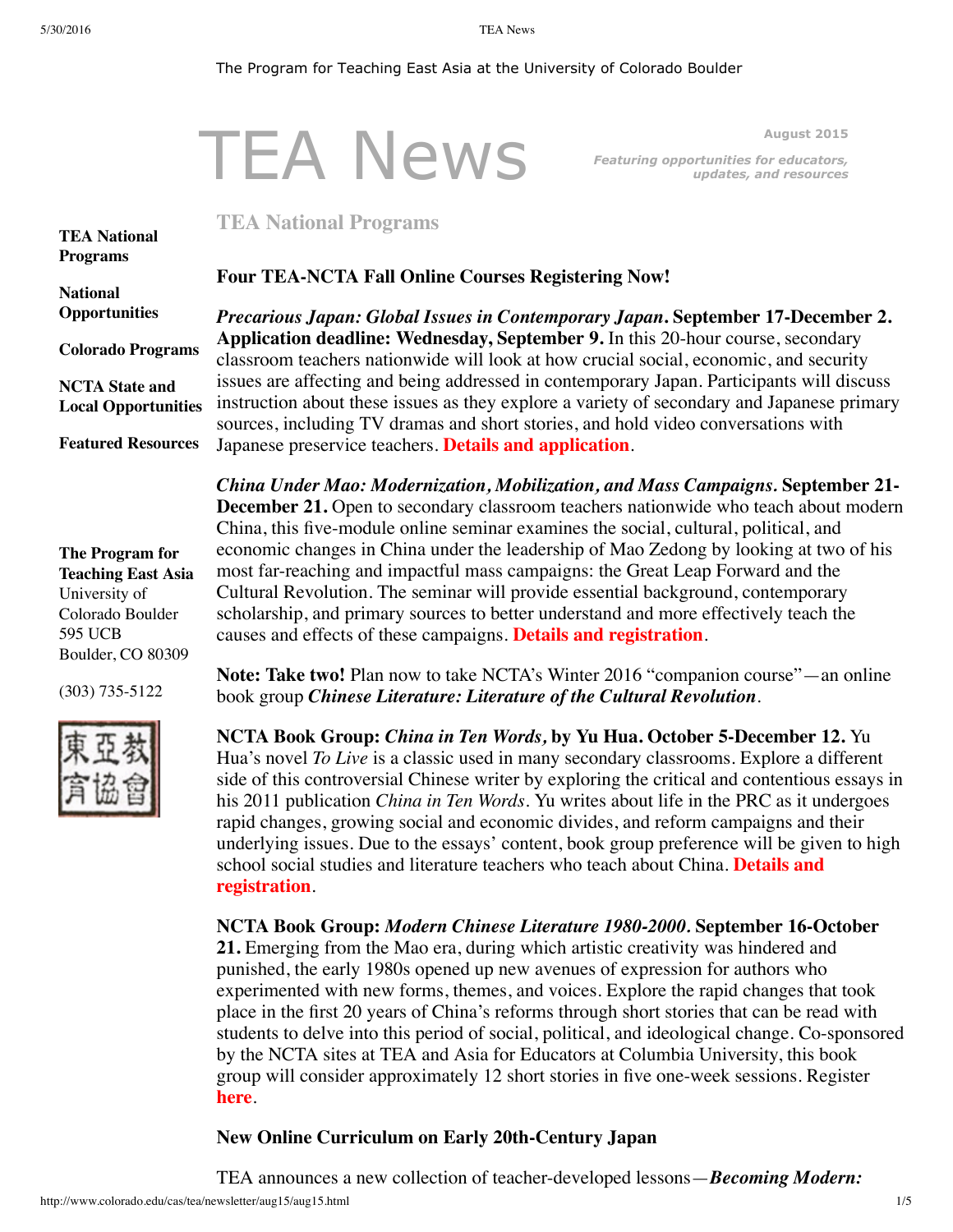5/30/2016 TEA News

*Early 20th-Century Japan through Primary Sources*. The collection, available **[here](http://www.colorado.edu/cas/tea/becoming-modern/)**, offers secondary teachers seven lessons that examine a critical period in Japanese and world history: the period of Japan's modernization and international expansion from the 1880s through the 1920s. The lessons draw upon a range of historical source materials including art, literature, memoir, interviews, board games, and government documents to teach Japanese history using pedagogical approaches that address national content standards and Common Core skills. This curriculum is a project of the National Consortium for Teaching about Asia (NCTA) at the Program for Teaching East Asia (TEA), University of Colorado.

# <span id="page-1-0"></span>**National Opportunities**

**Cheng and Tsui Professional Development Grant. Application deadline: Thursday, September 10, 2015**. Applications are open for the 2015 Cheng and Tsui Professional Development grants. At least two Japanese language teachers will be awarded grants of up to \$500 to attend a conference or workshop, collaborate with a mentor teacher, or participate in another inservice training experience. Information about applying is online at the American Association of Teachers of Japanese **[website](http://www.aatj.org/prodev-cheng-and-tsui)**.

**Nominations Open for AATJ Awards. Nomination deadline: Sunday, September 20.** Nominate a colleague for a 2015 American Association for Teachers of Japanese (AATJ) teacher award. Awards are given in two categories: K-12 level and community college/college/university level. The awards recognize teachers who demonstrate excellence in teaching, advocacy, and leadership in Japanese education. For complete information and nomination forms, visit the AATJ **[website](http://www.aatj.org/prodev-awards-recipients)**.

**Online Book Group for Middle Level:** *Heart of a Samurai.* **September 20-November 4.** *Heart of a Samurai* is the true story of a shipwrecked 14-year-old boy from Japan who traveled to Fairhaven, MA, with the whaling ship that rescued him in 1841; in 1854, he played a role in the establishment of relations between Japan and the United States. Offered by the Kansas Consortium for Teaching about Asia and NCTA at Columbia University, the book group consists of five weeklong sessions (one section of the book per week) and offers 10 professional development hours. Register **[here](http://asiaforeducators.org/login/index.php)**.

**Applications Available for 2016-2017 Fulbright Distinguished Awards in Teaching. Application deadline: Wednesday, November 4.** Sponsored by the U.S. Department of State and administered by the Institute of International Education, this program allows teachers to go abroad for three to six months to take classes at an international university, observe classes, offer seminars in local schools, and complete a project of their own design. Areas in Asia to which U.S. teachers may travel include India, Singapore, South Korea, Taiwan, and Vietnam. More information is available from **[IIE](http://www.iie.org/en/Programs/Fulbright-Awards-In-Teaching)**.

**Special Strand on 70th Anniversary of Hiroshima and Nagasaki at National Council for the Social Studies Annual Conference. November 13-15, 2015 in New Orleans.** Plan now to attend a memorable NCSS annual conference. Highlights of the special strand on Hiroshima and Nagasaki include the following:

## **Friday, November 13**

Conference featured speaker: Masaya Nemoto, "Sufferings of Survivors, Actions for Peace: Hiroshima Atomic Bomb." Mr. Nemoto is an ethnographic researcher at Hitotsubashi University, Tokyo, studying atomic bomb survivors in Japan and the United States. Sponsored by the Asia Community.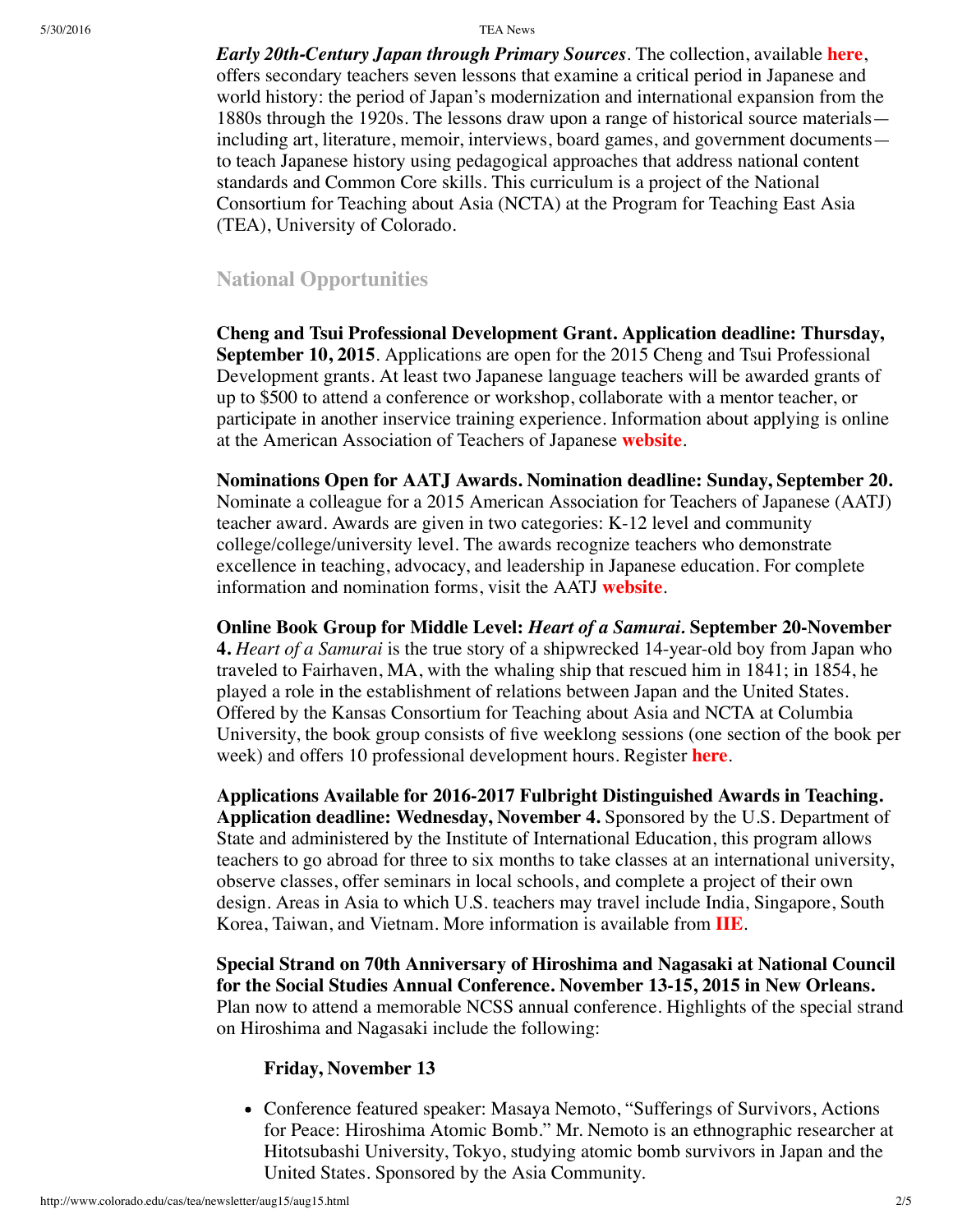5/30/2016 TEA News

Conference featured speaker: Masahiro Sasaki. Mr. Sasaki, a Hiroshima *hibakusha* and brother of Sadako Sasaki, is the founder of the Sadako Legacy, which extends Sadako's message of "*omoiyari no kokoro*," or compassionate heart, as an agent of peace and reconciliation. He will be speaking about his work in Japan and around the world. Sponsored by NCTA and the Japan Society.

## **Saturday, November 14**

- Asia Community Breakfast. Learn about Asia Community activities; get involved in promoting education about Asia through the NCSS Asia Community.
- Conference featured speakers: Masahiro Sasaki and Clifton Truman Daniels. Mr. Daniels, grandson of Harry Truman, is active in promoting the legacy of his grandfather and is currently working on the atomic bombings of Hiroshima and Nagasaki. Sasaki and Daniels will speak on the legacy of Hiroshima and their work for peace education. Sponsored by NCTA and the Japan Society.

# **Sunday, November 15**

*Pictures from a Hiroshima Schoolyard* documentary screening. Sponsored by Asian Educational Media Services

# <span id="page-2-0"></span>**Colorado Programs**

**Shodo Workshop with Mamiko Ikeda. Saturday, August 22, and Saturday, August 29. 9 am - 12:30 pm.** The Japan American Society of Colorado is sponsoring this calligraphy workshop with artist Mamiko Ikeda. Participants will learn basic calligraphy strokes, as well as semi-cursive and free style brush movements. For more information about the workshop, to be held in Denver's Sakura Square, visit the JASC **[website](http://www.jascolorado.org/new-events-1/2015/8/22/japanese-shodo-classes)**.

*Connecting the Pieces: Dialogues on the Amache Archaeology Collection***. Through Friday, September 18, 2015.** This student- and community-curated exhibit at the University of Denver Museum of Anthropology presents objects from the DU Amache Research Project. The objects help tell the story of Japanese American internment during World War II. The free exhibit is open from 9 am-4 pm, Monday through Friday. For more information, call 303-871-2687.

# <span id="page-2-1"></span>**NCTA State and Local Opportunities**

## **NCTA Local Seminars Now Enrolling in Baltimore, Pittsburgh, and Schenectady**

*Seeing and Reading East Asia: Approaches for the K-12 Classroom.* **September 5- December 5. Application deadline: August 15.** This seminar will be offered at the University of Maryland, Baltimore County; meetings will be on eight Saturday mornings (9 am-1 pm). The course will encourage both teaching and learning about East Asian political, social, and cultural history through written and visual primary sources. More information and application flyer are **[here](http://www.ucis.pitt.edu/ncta/ncta-baltimore.html)**.

*Intersections: East Asia and the Curriculum.* **September 8-December 1. Application deadline: August 15.** This seminar will meet on Tuesday evenings (5:30-8:30 pm) at the University of Pittsburgh. The course will introduce the cultures of China, Japan, and Korea, with special emphasis on the arts and ideas that have driven the development of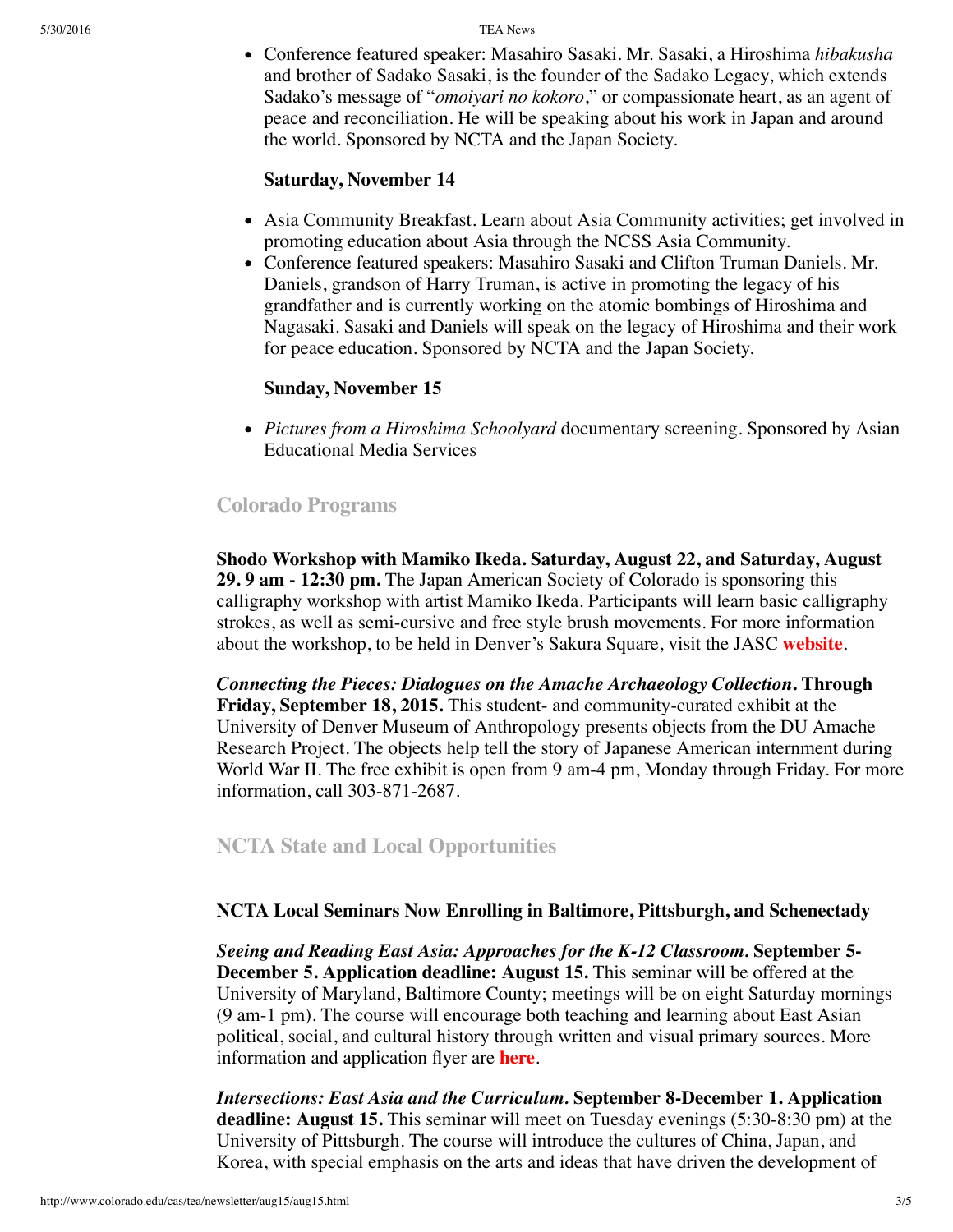#### 5/30/2016 TEA News

these three nations. More information and application flyer are **[here](http://www.ucis.pitt.edu/ncta/ncta-pittsburgh.html)**.

*Teaching East Asia.* **October 3, 2015-February 6, 2016. Application deadline: September 15.** This seminar will take place at Union College in Schenectady, NY; meetings will be the first Saturday of every month (9 am-3 pm), with an additional meeting in January 2016. The seminar will provide in-depth information and materials on geography, philosophy, religion, history, literature, and art. **More [information](https://www.fivecolleges.edu/system/files/NCTA%202015-16%20Schenectady%20UPDATED.pdf)** and **[application](https://www.fivecolleges.edu/system/files/Schenectady%20NY%20NCTA%20Application%20Form%202015-2016%20UPDATED.pdf) flyer** are available via the Five College Center for East Asian Studies.

### <span id="page-3-0"></span>**Featured Resources**

**New NCTA Class App:** *Using Samurai to Teach Critical Thinking***.** Professor Ethan Segal suggests that samurai offer an excellent case study for developing critical thinking skills because students can analyze the media sources of their own knowledge as well as historical primary and secondary sources, comparing and contrasting the information presented. In this Class App, Professor Segal offers a five-question template for interrogating sources. He applies those questions as he suggests a variety of print and visual sources that can be used in the classroom to engage students in historical inquiry and analysis of samurai culture in the medieval period. Segal concludes with a case study of the film *The Last Samurai*. This new Class App is available **[here](http://nctasia.org/resources/class-apps/)**.

Check out the complete collection of NCTA **[Class](http://nctasia.org/resources/class-apps/) Apps**. Class Apps are short classroomapplicable video presentations available from NCTA. Each "App" focuses on a timely topic or "best practice" presented by an NCTA consulting scholar, seminar leader, teacher alum, or author. Currently, 13 titles are available to be used as:

- A "quick course" on a current topic you can integrate into your teaching.
- A video to show in class.
- Inspiration for using new resources successfully.
- A source for learning how authors think their books can be used in the classroom.

*East Asia and the World: An Introduction***, edited by Anne Prescott.** This new text, edited by NCTA National Co-director Anne Prescott, offers a fresh, comprehensive, multidisciplinary entry point to East Asia, with an emphasis on globalization. The volume combines chapters addressing essentials of East Asian history and overviews of the region's languages, economic development, and global connections with case studies that explore key aspects of the cultural, economic, and political life in specific countries, resulting in a rich interdisciplinary portrait of the region. Students are guided through the material with relevant maps and resources that support further independent exploration of the topics at hand. The book is available from **[Routledge](https://www.routledge.com/products/9780765643223)**.

**Resources on Hiroshima and Nagasaki.** With the 70th anniversary of the bombings of Hiroshima and Nagasaki occurring this month, the media are featuring stories about the bombings and new resources are being published. For example, the *Washington Post* recently published an op-ed on *Five Myths about the Atomic Bomb*. Written by diplomatic historian Gregg Herken, the **[essay](https://www.washingtonpost.com/opinions/five-myths-about-the-atomic-bomb/2015/07/31/32dbc15c-3620-11e5-b673-1df005a0fb28_story.html)** debunks such beliefs as that the bombing ended the war and saved hundreds of thousands of American lives. Younger students will enjoy *The Peace Tree from Hiroshima: The Little Bonsai with a Big Story*, by Sandra Moore, illustrated by Kazumi Wilds. Published by Tuttle, the book is based on the true story of an almost 400-year-old bonsai that survived the atomic bombing of Hiroshima. More information is available **[here](http://hiroshimapeacetree.com/)**.